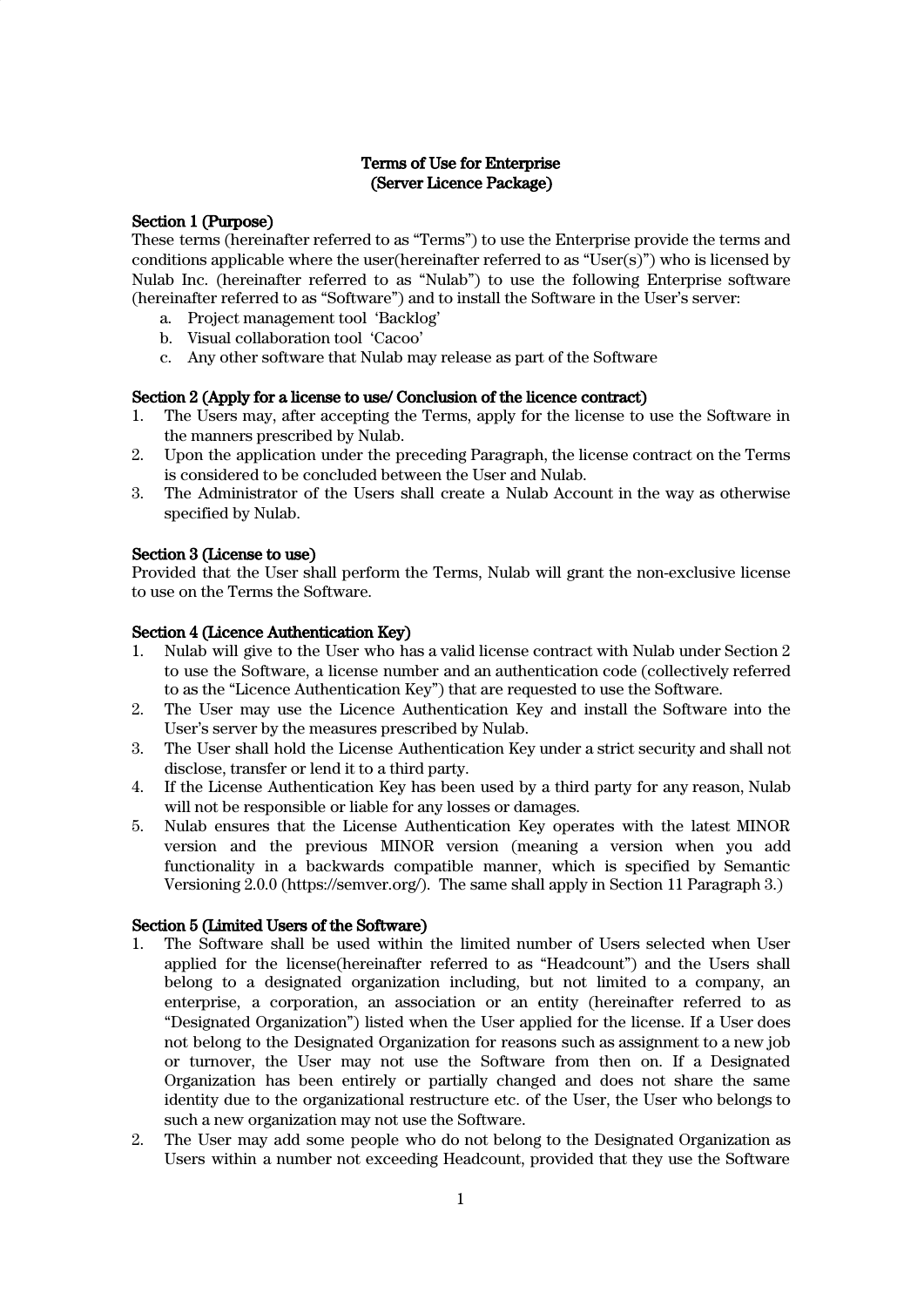for the purpose of executing a project with the Designated Organization.In this case, there will be no additional license fee payable.

- 3. Except for the case referred to in the preceding paragraph, the User shall not allow the person who does not belong to the Designated Organization to use the Software.
- 4. If the User breaches any provision of this Section and if it is found that any person who does not belong to the Designated Organization is using, has used or used the Software, the User shall pay the double licence fee to Nulab immediately when Nulab demands such fee.

# Section 6 (Period)

- 1. The period during which the User may use the Software shall be the period that Nulab will separately decide, and the starting date and ending date of the period will be separately notified to the User by Nulab.
- 2. The User may extend the using period by making an application in the manner prescribed by Nulab. The length of the extension period, license fee and other terms shall be separately decided by Nulab.

# Section 7 (License Fee)

- 1. The license fee for the use of the Software shall be set out by the license fee policy that will be separately prescribed by Nulab.
- 2. The User shall pay the license fee in the preceding Paragraph, by the due date and with the payment method specified by Nulab on the price list, on the website, by e-mail or in other way. In the case the User pays the license fee into the bank account designated by Nulab, any bank fee for money transfer shall be borne and payable by the User.
- 3. Nulab may, without obtaining any consent from the User, review or change the licence fee policy. The new license fee after the review or change shall be applicable to the new application for use or after the extension of the using period.
- 4. Any license fee and other expenses in whatever nature that have been paid by the User to Nulab (including the payment provided by Section 5 Paragraph 4), shall not be refundable for any reason.

#### Section 8 (Rights)

The User hereby accepts and confirms that the ownership right, the intellectual property rights such as copyright, and any other rights to or in the Software are held by Nulab. The User also accepts and confirms that Nulab has not transferred or assigned the ownership right, the intellectual property rights such as copyright, and any other rights to or in the Software, entirely or partially to the User by virtue of the Terms or under the license contract to use the Software.

# Section 9 (Prohibitions)

Unless otherwise provided elsewhere in the Terms, the User is prohibited from conducting the acts described in the following items, in terms of the Software.

- a. To transfer, assign, lend, sub-license to use or in any other manner dispose of, the copy, duplication or medium of the Software (except for those approved by Nulab), to a third party.
- b. To alter, combine, reverse-engineer (reverse assembling etc.) or analyse the Software, except for the case where it is legally permitted without obtaining a consent of Nulab to the extent the law permits.
- c. To allow an account to be used by more than one person.
- d. To use Licence Authentication Key defined in Section 4 for more than one server for any purpose other than backup or redundancy.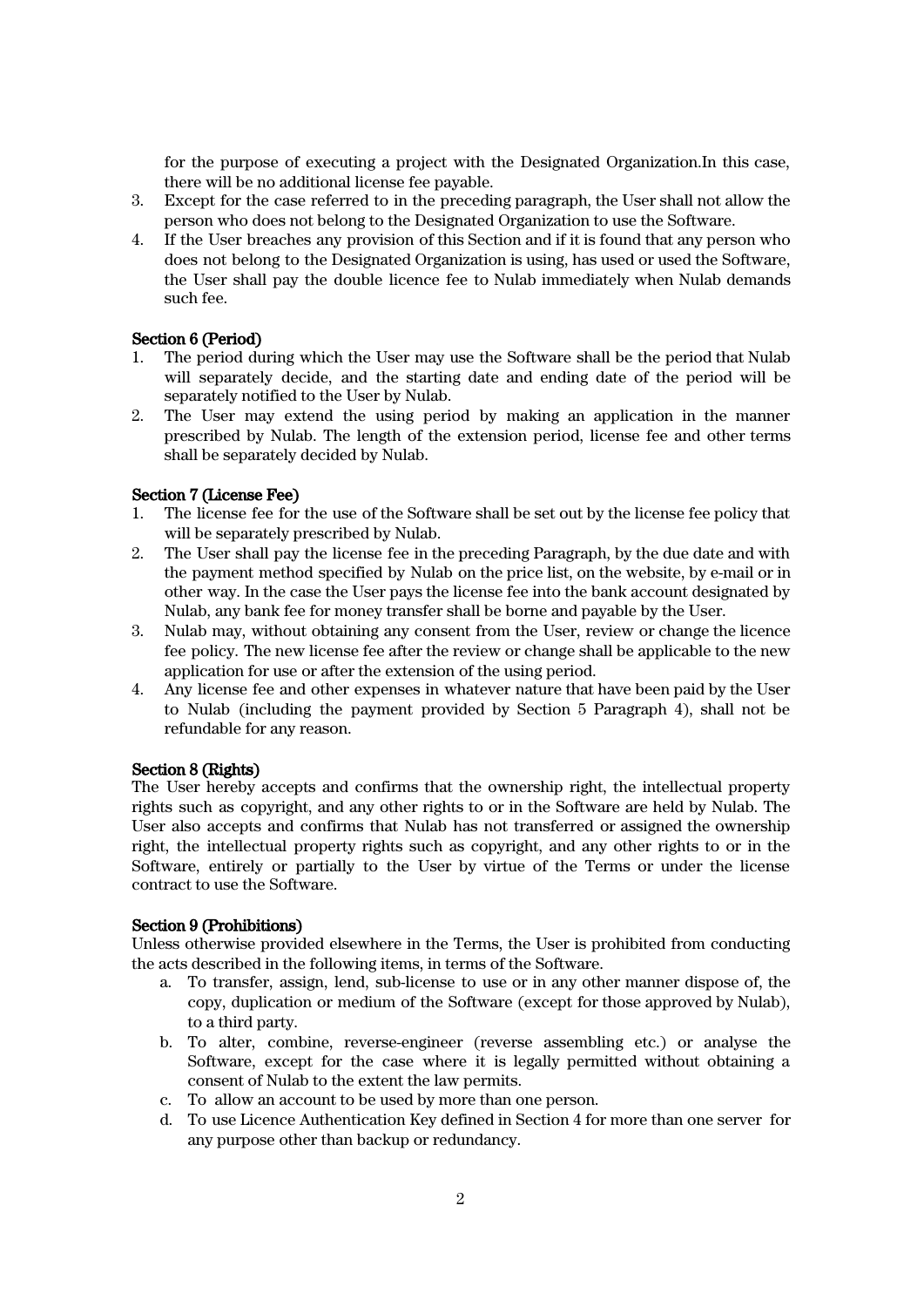#### Section 10 (Limited Warranty)

- 1. The User shall at its own responsibility choose and decide the benefit of the Software. Except as provided in this Section, Nulab will not be responsible or liable for any warranty, express or implied, including any implied warranty of merchantability and fitness for a particular purpose.
- 2. Nulab will not be responsible or liable for consequential, indirect, or incidental damages, and will not be responsible or liable for damages for lost profit, loss or damage caused by special reasons, loss or damage to any software, data or hardware etc. other than the Software, which might be sustained by the User in relation to the Software. Should Nulab be responsible or liable to pay damages to the User, the maximum amount of damages shall be the license fee for one (1) year under the use license contract made with the User.
- 3. If there is any inconvenience occurred to the User or any conflict between the User and a third party, when using the Software, the User shall resolve them at the User's own responsibility and costs, and Nulab will not be in any way responsible or liable for them.

# Section 11 (Support Service)<br>1. Nulab will provide the s

- 1. Nulab will provide the support services decided by Nulab and described as follows, in the manner prescribed by Nulab for a period (hereinafter referred to as "Support Period") that is separately decided by Nulab, which will start on the starting date of the using period. The Support Period shall be decided for each use license contract for the Software between the User and Nulab.
	- a. To deal with defects and to provide the upgraded versions including enhancing functions
	- b. To provide supports by E-mails (to answer the inquiries regarding operations)
- 2. Where the User buys the support license that is separately offered by Nulab, the Support Period will be extended for the length that Nulab separately decides.
- 3. Nulab will provide the support services related to how to use or technical issues only for the latest MINOR version and the previous MINOR version.

#### Section 12 (User Information)

- 1. The User shall provide Nulab with the User information requested by Nulab at the time when the User applies for the use of the Software. The User shall further provide Nulab with the User information in the manner prescribed by Nulab immediately when Nulab requests it.
- 2. If any change occurs to the User information that has been provided by the User to Nulab, the User shall immediately inform Nulab of such change in the manner prescribed by Nulab.
- 3. If the User fails to inform under the preceding Paragraph (including the cases where the User is late to inform or gives inaccurate information); if any contact, notice or request etc. that Nulab is required to make, has not reached or has been late to reach to the User; and if the User sustains loss or damage, Nulab will not in any way be responsible or liable for it.

#### Section 13 (Suspension to use)

If Nulab finds that the User has acted in a manner described in any one of the following items, Nulab may suspend the User from using the Software. Nulab will not be liable for any loss or damage sustained by the User because of the suspension.

- a. The User gave false or incorrect information at the time of the use application for the Software.
- b. The User disclosed, transferred or assigned, or lent the License Authentication Key to a third party.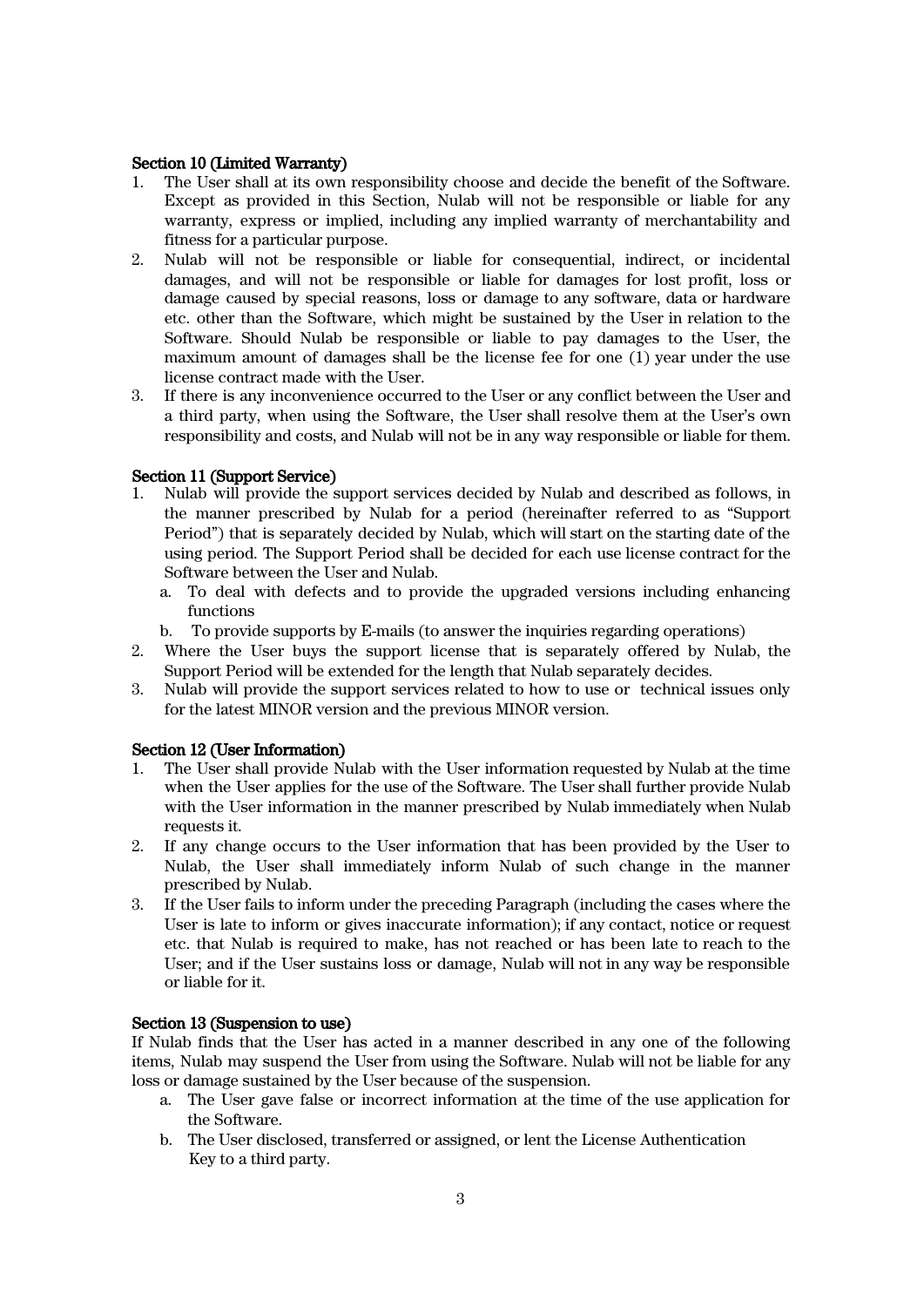- c. The User fails to pay the license fee by the date provided by the Terms.
- d. The User conducted the prohibited acts provided in Section 9.
- e. The User is in breach of other obligations provided in the Terms.

# Section 14 (Term of the User License Contract)

- 1. The license contract to use the Software between the User and Nulab shall be effective until the expiration date of the using period, or the end of the use license contract by termination or for other reasons.
- 2. When the license contract to use the Software between the User and Nulab ends, the User may not use the Software that the User has been licensed to use, and the User shall immediately delete or destroy the Software, its duplication and its recording medium.

# Section 15 (Termination of the use license contract)

If Nulab decides that the User has acted in any one of the manners described in Section 13, Nulab may terminate entirely or partially the license contract to use the Software and any other contracts that are made between the User and Nulab (even if they are not breached), without giving any affirmation of termination.

# Section 16 (Rules to use API)

- 1. The User may use the API of the Software(hereinafter referred to as "API") by receiving the API key issued through the Setup page of the Software.
- 2. The User shall use the API only for the purpose of development or provision of applications, services, etc. which are not identical to services provided by Nulab(hereinafter referred to as "Applications").
- 3. Intellectual property rights to the API (which include copyrights, patent rights, trademarks and all other property rights) belong to Nulab, and the Users shall not be entitled to obtain any of such rights except otherwise provided in this Terms. Also, the Users may not transfer to a third party any intellectual or other rights related to the API.
- 4. The Applications provided by the Users using the API are created and managed by the Users who shall have full responsibility to the Applications. In no event shall Nulab be responsible or liable for any damage or loss incurred to the Users or a third party by the use of the Applications. The Users shall clearly define the scope of responsibility of the Users and users of the Applications in an easy-to-understand manner so that users of the Application will not be significantly disadvantaged in case of any foreseeable disputes, etc. between the Users and users of the Application.
- 5. The User shall not create Applications containing any of the following:
	- a. Content violating laws, regulations or other social norms, or API Terms of Use, etc.;
	- b. Content infringing upon intellectual property and other rights of Nulab or third parties;
	- c. Content involving criminal activities, discriminatory expressions or other content offensive to the public order;
	- d. Content not suitable for viewing by the general public including younger audiences;
	- e. Content indicating or implying a partnership with Nulab;
	- f. Other content deemed inappropriate by Nulab;

# Section 17 (Confidentiality)

1. Neither the User nor Nulab shall disclose or divulge, to a third party without obtaining the disclosing party's prior written consent, such technical, business or other business related information as has been disclosed by the disclosing party after expressly telling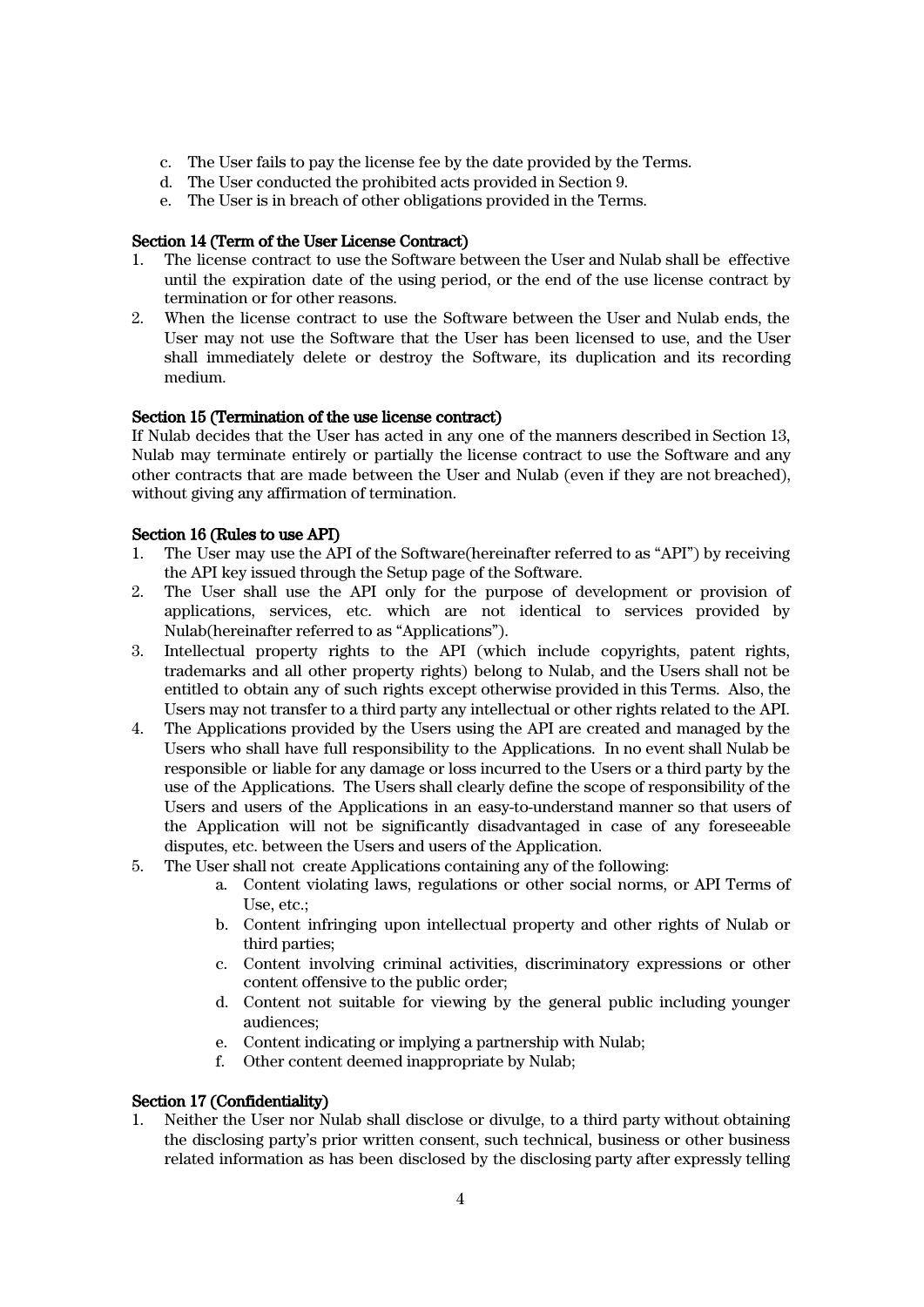its confidentiality in advance, or giving a written notice telling its confidentiality within fourteen (14) days after the disclosure. The disclosed party shall use such confidential information only to perform the license contract to use the Software, but shall not use for any other purposes. However, the disclosed party may, where it is reasonably necessary to disclose such confidential information to the officers or those people who owe confidentiality obligation under laws and regulations such as attorney at law, accountant or tax accountant of the disclosed party or its affiliate companies, disclose to them such confidential information to the minimum extent at the responsibility of the disclosed party.

- 2. The provision in the preceding Paragraph shall not be applicable to the information that is one of those in the following items.
	- a. Information that is already held by the disclosed party at the time of disclosure
	- b. Information that is already in the public domain at the time of disclosure
	- c. Information that has become known in the public domain without the disclosed party's fault
	- d. Information that is obtained from a third party who has a valid authority to disclose
	- e. Information that has been developed/ obtained independently of the information disclosed by the disclosing party
- 3. The provisions of this Section shall survive for three (3) years after the end of the license contract to use the Software.

#### Section 18 (User Information Management)

- 1. Whether or not the User gives a notice telling confidentiality in the preceding section, Nulab keeps User's personal information pursuant to Section 12 with the care of a good custodian, and will not use it other than for the following purposes:
	- a. To confirm User's identity;
	- b. To respond to User's questions, provide related customer services and charge a license fee;
	- c. To manage and retain User's personal information;
	- d. To investigate internal business, or to develop and improve products;
	- e. To inform Users of changes to Terms, Nulab's Site and other services;
	- f. To design safeguard for the information Nulab retain, or to monitor it ;
- 2. Nulab may share User's personal information with the parties set out below:
	- a. Affiliates, or other members of Nulab group;
	- b. Nulab's professional advisors such as auditors, accountants and lawyers, etc.;
	- c. Companies that provide services to help Nulab with Nulab's business activities, such as data storage, maintenance services, database management, web analytics and payment processing;
	- d. Third parties to whom Nulab may choose to sell, transfer, or merge parts of Nulab's business or Nulab's assets. Alternatively, Nulab may seek to acquire other businesses or merge with them.
- 3. Notwithstanding the provisions of the preceding paragraph, Nulab may provide User's information to a government or a court within the necessary minimum range, in cases where disclosure is requested by law, ordinance, decision, order, government office, etc. and Nulab deems it necessary in order to defend the rights of Nulab and to protect the safety of Users or a third party.

#### Section 19 (Anti-Social Forces)

- 1. The User and Nulab hereby represent and assure to each other:
- (1) that the party is a person/entity who is not a violent association or a member of a violent association; who has not been a member of a violent association since five (5)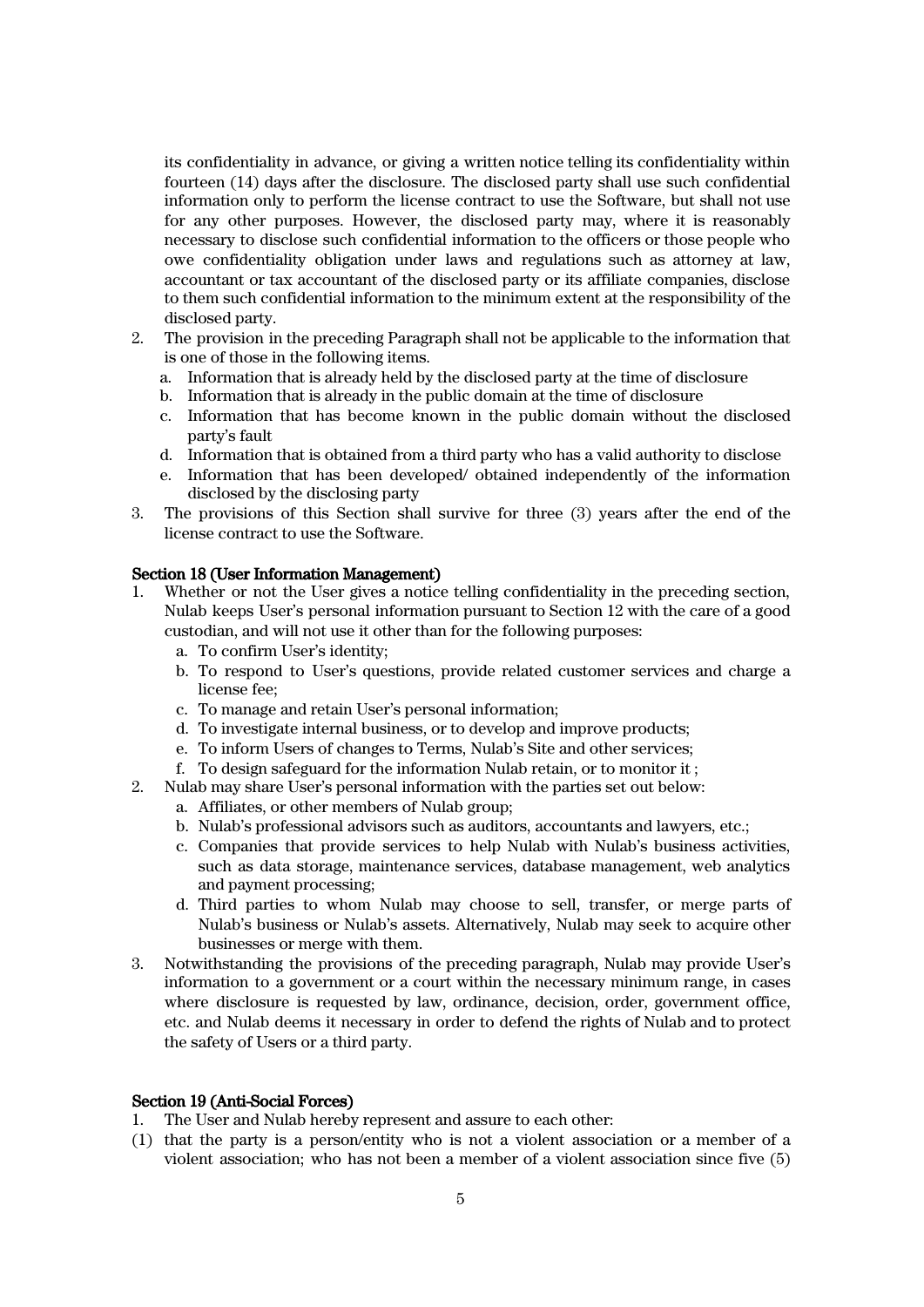years before; or who is not an equivalent body to a violent association or an entity associated with a violent association/s, a corporate racketeer, a rogue under cover of a social activist, a white collar association who is in fact a core body of criminal associations using threats or violence of or financial connection with, anti-social associations, or its equivalent association (hereinafter collectively referred to as "Anti-Social Forces").

- (2) that the party fall under all of the following;
	- a. The party does not and will not have any relationship in which its management is deemed to be controlled by Anti-Social Forces;
	- b. The party does not and will not have a relationship in which an Anti-Social Force is effectively involved with its management;
	- c. The party does not and will not have a relationship in which it makes inappropriate use of an Anti-Social Force with the intention of making an illicit profit for itself, its company or a third party or causing damage to a third party, etc.;
	- d. The party does not and will not have in the future a relationship in which it cooperates or is involved with the maintenance or operation of an Anti-Social Force by providing funding, etc. or convenience; or
- (3) An officer or person effectively involved in management does not and will not have a socially condemnable relationship with the Anti-Social Forces, in which the party uses the Anti-Social Forces for the purpose of illegal/ fraudulent /corruptive interest of the party's own or a third party, or of inflicting damage to a third party; or in which the party provides with funds or accommodates the Anti-Social Forces so as to sustain the Anti-Social Forces, or cooperate or be involved with the Anti-Social Forces in its operations.
- (4) that the party does not and will not make demands, on its own or via a third party, beyond legal liability in terms of the Services in violent manner or unlawful manner; and in terms of transactions in the manner of threatening acts and/or words, using violent forces, spreading false information, interfering the other party with its business by fraudulent means or threatening forces, or harming the other party's good reputation.
- 2. If either the User or Nulab is in breach of the representation and assurance in the preceding Paragraph 1, the aggrieved party may terminate the entire or part of the license contract to use the Software and any other contract with the User without providing any affirmation of termination. In such event, the terminated party may not make any claim in whatsoever nature for loss or damage caused by the termination against the terminating party.
- 3. If the User is in breach of the representation and assurance in Paragraph 1, Nulab may suspend the User from use of any services in the future that Nulab may provide, and may deregister the account of the User, besides the termination under the preceding Paragraph. In the event of suspension and deregistration, provisions in the preceding Paragraph shall be mutatis mutandis applicable.

#### Section 20 (Amendment)

- 1. The Terms may be amended by Nulab any time based on Japanese Civil Law, Article 548(bis).
- 2. When Nulab amends the Terms under the preceding paragraph, Nulab shall notify the User in advance of the amendment of the Terms, the Terms after the amendment and the date of such amendment taking effect, by sending an email, posting on the Website, or by using other appropriate methods.

#### Section 21 (No Assignment)

The User may not, without prior written approval by Nulab, assign the status under the Term or the license contract to use the Software, or the entire or partial rights and